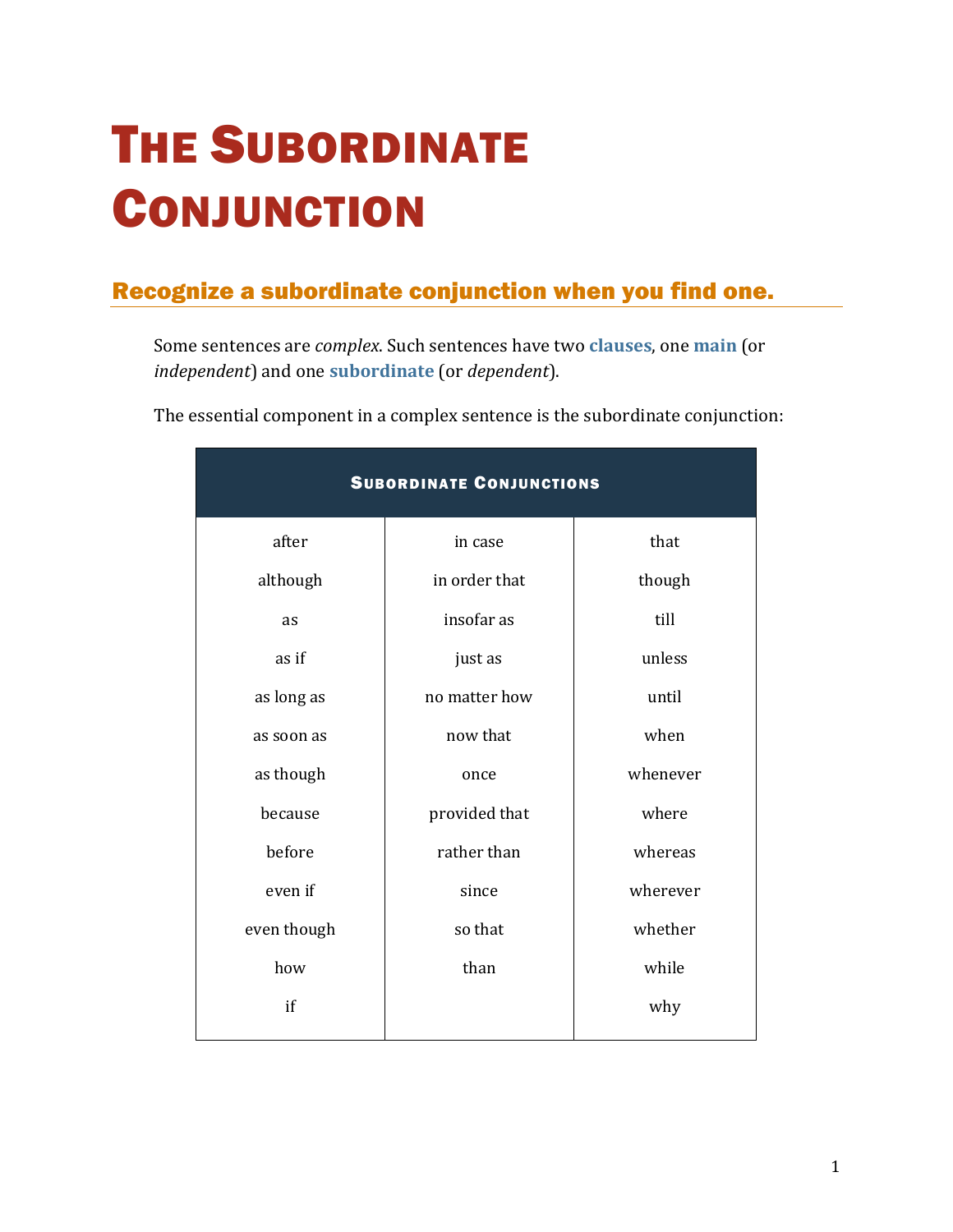The subordinate conjunction has two jobs. First, it provides a necessary transition between the two ideas in the sentence. This transition will indicate a time, place, or cause and effect relationship.

Here are examples:

Louisa will wash the sink full of her dirty dishes **once her roommate Shane cleans his stubble and globs of shaving cream from the bathroom sink**.

We searched the top of the refrigerator, **where Jenny will often hide a bag of chocolate chip cookies**.

**Because her teeth were chattering in fear**, Lynda clenched her jaw muscle while waiting for her turn to audition.

The second job of the subordinate conjunction is to reduce the importance of one clause. The more important idea belongs in the main clause, the less important in the clause introduced by the subordinate conjunction.

Read these examples:

**As Samson blew out the birthday candles atop the cake** , he burned the tip of his nose on a stubborn flame.

Burning his nose > blowing out candles.

Ronnie sneezes violently **whenever he opens the door to greet a fresh spring day**.

Sneezing violently > opening the door.

**Even though Dana persevered in her calculus class**, she was only adding another F on her transcript.

Adding another  $F$  > persevering in the class.

## Punctuate a complex sentence correctly.

Complex sentences follow two patterns: